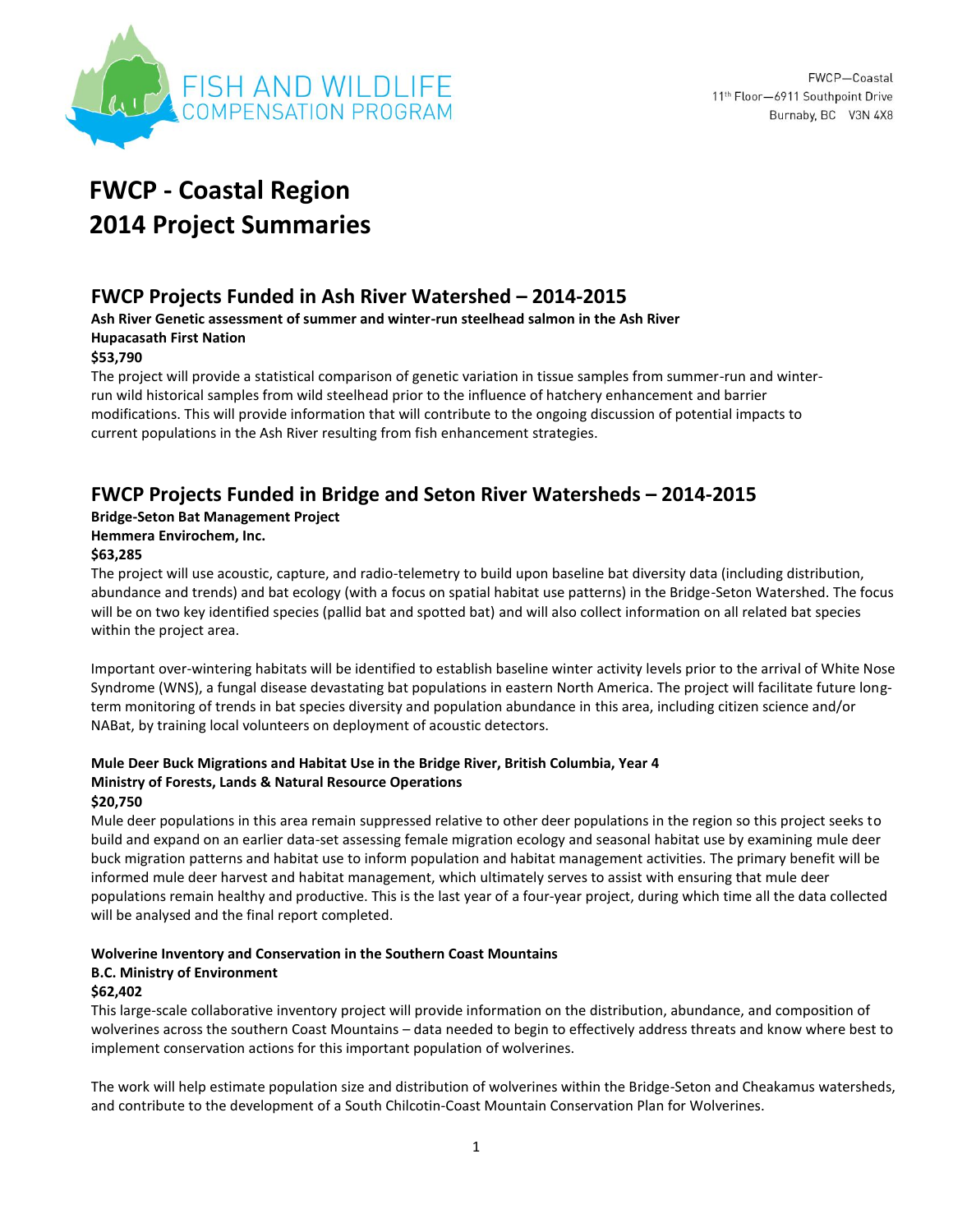# **Fisher Artificial Reproductive Den Box Study Davis Environmental Ltd**

### **\$47,631**

The goals of this project are to determine if artificial den boxes will be used by reproductive fishers (or other wildlife), the extent to which these devices will mitigate losses of natural denning habitat, and to provide a science-based mitigation technique to address the loss of fisher habitat. This is the second year of a proposed three year project (future FWCP funding to be confirmed) and, to-date, 25 artificial den boxes have been constructed and installed. This year will include monitoring the use of the den boxes.

### **Gates Creek Salmon Project Lillooet Tribal Council \$100,000**

The Gates Creek project will assess the production of Sockeye and Coho in the watershed, including the specific contribution of the spawning channel. The work will involve N'Quat'qua fisheries technicians with a goal of continued rebuilding and management of the Gates Creek Coho and Sockeye stocks. The results will include improved information to inform restoration, enhancement and fishery management decisions in the Gates/Seton watershed. This is the third year of a proposed four-year project (future FWCP funding to be confirmed), and previous work has improved fish access to Gates Creek, and produced juvenile and adult Sockeye population estimates.

# **Seton River Corridor Conservation and Restoration Project–Phase Three Cayoose Creek Indian Band**

### **\$40,000**

The goal of this project is to engage various stakeholders within the project footprint to facilitate the development and implementation of a Seton River Corridor Conservation and Restoration Plan. The aim will be to enhance and improve fish and wildlife habitat, with a focus on wildlife species-at-risk.

This year's project will build on work completed during the last four years including habitat mapping and vegetation surveys of the Seton River Corridor; habitat assessment work at two spawning channels; restoration work at the Lower and Upper Spawning Channel to mitigate water temperature fluctuations and provide habitat and shelter for fish and aquatic invertebrates; and, finally, restoration work in the Lower Corridor riparian and upland areas to reduce the invasive weed population and create a sustainable riparian management area that will benefit wildlife and the St'at'imc community.

#### **Whitebark Pine Restoration Randy Moody**

### **\$14,333**

Whitebark Pine is an endangered keystone species of high-elevation ecosystems, and an important food source for many species of wildlife, including Clark's Nutcracker and Grizzly Bears. The most effective means of saving Whitebark Pine is through the planting of blister rust-resistant seedlings; unfortunately such seedlings are not readily available and, therefore, seeds must be collected from seemingly resistant individuals to produce and plant seedlings. This project is year-one of a proposed multiyear project (future FWCP funding to be confirmed) to complete these stages from seed to planted seedling. The goal of yearone is to fill a void in available seed from potentially rust-resistant trees throughout the St'at'imc Traditional Territory.

### **Powerhouse Foreshore Restoration Project–Maintenance Splitrock Environmental \$20,000**

### The maintenance program at the Powerhouse Foreshore Restoration Project site, which was previously funded by FWCP, will remove weedy plant species that threaten to impact the successful restoration work taken place to-date, and ensure native plant species thrive and strong ecological communities are encouraged.

Monitoring and adaptive management will sustain and promote restoration treatments in the future. The focus will be on weed removal, thinning sage brush and re-vegetating with bunch grass, and collecting data on plant species, composition, and health of native plants stocked.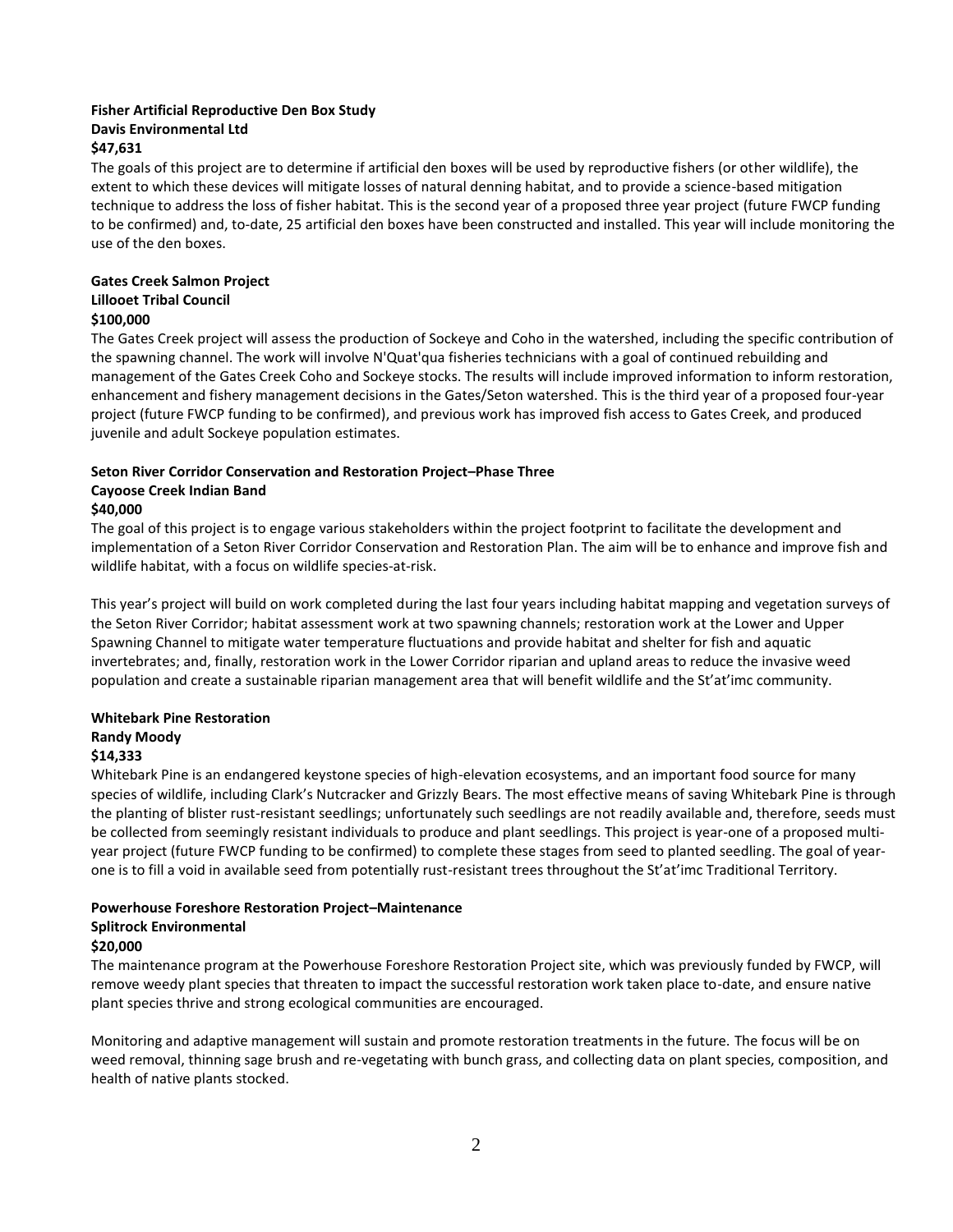# **FWCP Projects Funded in Campbell River Watersheds – 2014-2015**

### **Grilse Creek Large Woody Debris Rehabilitation**

### **British Columbia Conservation Foundation**

### **\$70,783**

This project will repair, maintain and build new fish habitat upstream of the Salmon River Diversion to provide rearing and holding habitat for Steelhead, Coho and resident trout of all life stages. A minimum of eighteen main-stem large woody debris (LWD) sites will be built or repaired in the lower portions of Grilse Creek. Benefits will include increased habitat complexity in the restored reach to help boost production capacity of this area for Steelhead and Coho.

### **Assessment of Distribution of 2014 Brood Coho Adult Migration Below and Above the Salmon River Diversion Dam Campbell River Salmon Foundation**

### **\$36,132**

Fish passage improvements for the Salmon River Diversion Dam are scheduled to be completed by 2015. This project will monitor Coho Salmon abundance and distribution in the Salmon River for a minimum of two years prior to the planned fishway upgrade/replacement project being completed. This will ensure adequate preconstruction data is available to compare to post-construction assessments on habitat utilization and fish passage at Diversion Dam. Unimpeded access to the upper watershed is critical to the long-term adaptability and sustainability of salmon populations in the watershed.

### **Salmon River Estuary Acquisition The Nature Trust of British Columbia \$170,000**

The Salmon River Estuary is the only significant area of coastal wetland habitat located on a relatively steep and rugged 250km stretch of coastline from Campbell River to the network of estuaries on the Quatsino lowlands of Vancouver Island. The goal of this project is to purchase the remaining 67ha of private land in the Salmon River Estuary and lower Salmon River to complement the existing 104ha already secured by The Nature Trust, Ducks Unlimited Canada and their conservation partners, including FWCP. The acquisition includes several intertidal areas of the Salmon River Estuary, which provide critical foraging, rearing and roosting habitat for Great Blue Heron, Northern Pygmy Owl, Cutthroat Trout and Dolly Varden.

# **Vancouver Island Marmot – Buttle Lake Supplementation Marmot Recovery Foundation**

### **\$84,832**

This is the final year of a three-year project. During 2012 and 2013, more than 30 captive-bred, and 20 wild-born marmots were translocated to eight sites in the Buttle Lake area. At least four sites now have fledgling colonies with multiple marmots remaining on-site for two years or more; and successful reproduction has occurred at three of those sites.

The goal of this year's project is to evaluate the effectiveness of new release techniques for the Vancouver Island Marmot. The objective of releases and translocations to the Buttle Lake area is to re-establish two functioning populations of Vancouver Island Marmots at historic sites around Buttle Lake.

# **FWCP Project Funded in Clayton Falls Watershed – 2014-2015**

# **Bat and Goshawk Surveys of the Clayton Falls Watershed**

### **Artemis Wildlife**

### **\$36,183**

Several high-priority wildlife species likely occur in the Clayton Falls watershed, south west of Bella Coola, where human activity and industrial development has occurred. Very little is known about several species within the watershed including bats and Northern Goshawks so it is difficult to develop effective conservation plans. The goal of this project is to determine which bat species are present, identify any species that may benefit from management, identify landscape features that warrant further investigation, and determine if Northern Goshawks are nesting in the watershed. This work will help identify priority sites for conservation actions for the future.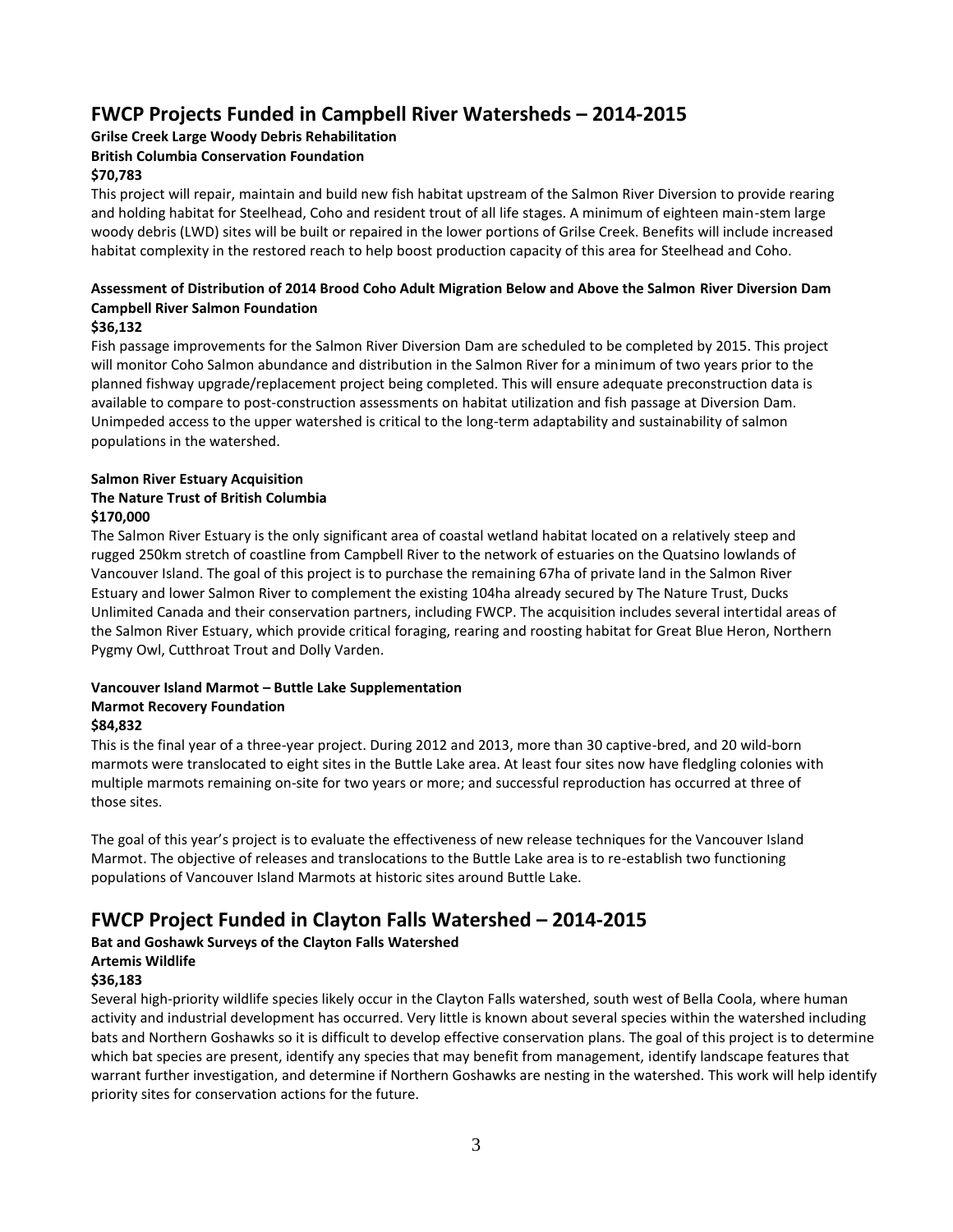# **FWCP Funded Project in Clowhom Lake Watershed – 2014-2015**

### **Surveys of Species-at-Risk and their Associated Habitats in the Clowhom Lake Watershed Halcyon Professional Services**

### **\$75,000**

This is the second year of a proposed four-year project (future FWCP funding to be confirmed) to assess and map wetlands, and undertake comprehensive surveys of species-at-risk and their habitats within the Clowhom Lake watershed. Comprehensive, multi-species habitat restoration and enhancement plans will be developed and implemented that will mitigate direct threats to populations, increase and improve habitat for species, and contribute to the development of best management practices for species-at-risk throughout the region.

Specifically, for 2014, surveys will be carried out on owls (including Western Screech Owls), amphibians, Northern Goshawks, and bats. In addition, identification, assessment, and mapping of wetlands will take place.

# **FWCP Coastal Projects Jordan River Watershed – 2014-2015**

### **Development of a Restoration Plan for Fish and Fish Habitat within Anadromous Reaches of the Jordan River D. Burt and Associates**

### **\$34,631**

The lower Jordan River now has the capacity to support salmonids during their various freshwater life history stages and a strategic plan is necessary to help guide the recovery of salmonid stocks that once occurred in abundance in this system. The objectives of the Jordan River Fish and Fish Habitat Restoration Plan is to develop a suite of habitat restoration and enhancement options that are science-based and address factors that are currently limiting fish production in the lower Jordan River.

The goal is to involve local land owners, stakeholders, First Nations, and agencies to support project objectives and encourage participation in future restoration initiatives. The longer-term intent is to establish a small roundtable of the groups and use the restoration plan as a guide for future restoration efforts in the lower Jordan River.

### **Black Bear Den Enhancement and Creation in the Jordan River Helen Davis (Artemis Wildlife)**

### **\$27,723**

Forest harvesting in the Jordan River Watershed has removed many large trees that are used by Black Bear as dens. These large structures are not replaced during forest rotations because the new crop of trees is not allowed to grow to sufficient size for replacement dens to develop. Additionally, flooding of forested land for hydro-electric development removes large trees from the potential den supply. This is the first year of a proposed two-year project (future FWCP funding to be confirmed) that will create Black Bear dens in existing forest structures, and evaluate opportunities for artificial den creation.

# **FWCP Projects Funded in Lower Mainland Watersheds – 2014-2015**

### **Alouette River Watershed \$164,273**

#### **Mud Creek Sediment Pond Reactivation Alouette River Management Society \$29,882**

This project will address the Mud Creek Sediment Pond, which collects debris from Mud Creek, connected to the South Alouette River. The project will involve excavating approximately 1500m<sup>3</sup> of fill from the Mud Creek sediment pond; removing the spoils to an approved designated site; replacing/refurbishing the wooden weir at the base of the sediment pond; and repairing the rock gabion and/or deflection structures within the Mud Creek sediment pond. The project will benefit all salmonids and other fish species in the South Alouette River and their spawning grounds and habitat below, and in the vicinity of, Mud Creek.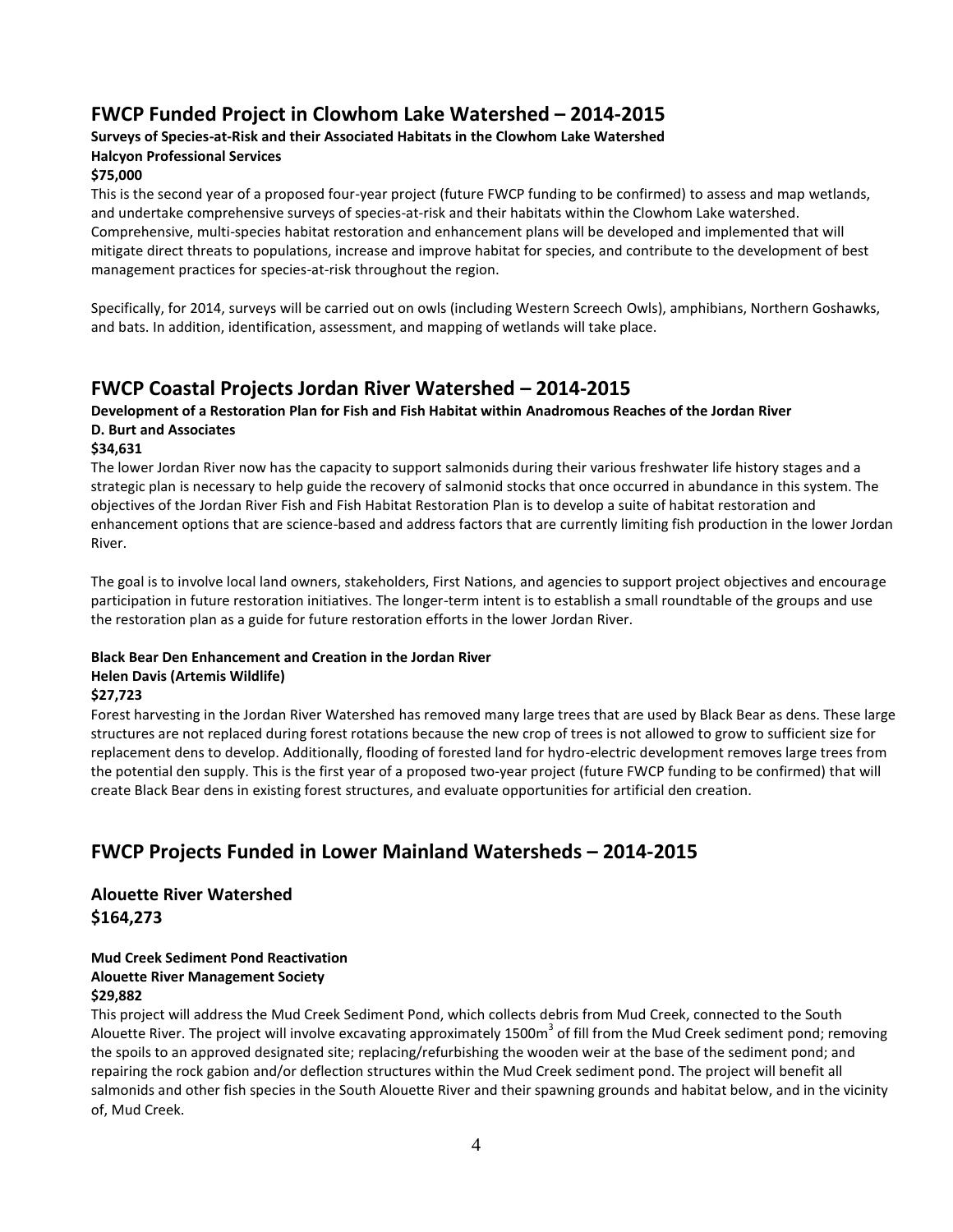### **Alouette River Bull Trout Spawner Enumeration and Life History Investigation MoFLNRO, South Coast Fish and Wildlife**

### **\$27,416**

The project will evaluate Alouette Reservoir Bull Trout stocks and life history parameters. These are initial steps towards developing a Bull Trout restoration plan for the reservoir, as well as developing an efficient method for long-term abundance trend monitoring. The main benefit is a better understanding of the status and biology of this isolated char population. This will help direct future management actions with a long-term goal of a healthy, sustainable, wild population and high quality recreational fishery.

### **Experimental Release of Hatchery-reared Sea-run Kokanee into Alouette Reservoir to Evaluate the Feasibility of Reestablishing Sockeye Salmon**

### **Alouette River Management Society**

### **\$40,260**

The purpose of this project is to determine whether the extirpated Sockeye Salmon run can be re-established from the nonanadromous (Kokanee) population that has persisted within the Alouette Reservoir.

This experiment can indicate the relative and absolute survival of fry from sea-run spawners propagated in the hatchery compared to sea-run spawners transferred to spawn naturally in the reservoir and resident Kokanee spawners. It will also provide information regarding the suspected failure of natural sea-run spawning and confirm (or refute) the hypothesis that the progeny of sea-run Kokanee have a statistically greater propensity to emigrate to sea than progeny of lake-resident Kokanee (which if true would greatly increase the feasibility of re-establishing the anadromous Sockeye run).

### **Identify, Conserve and Restore Populations of Priority Species-at-Risk and their Associated Habitats within the Alouette River Watershed**

#### **British Columbia Conservation Foundation \$66,715**

This is year four of a proposed five-year project (future FWCP funding to be confirmed) to identify and prioritize locations, and potential future actions for conservation, restoration and creation of wetland and riparian habitat. Several species-at-risk have been identified in the watershed, and restoration has occurred at several priority sites.

# **Coquitlam River Watershed \$123,398**

### **Oxbow Spawning Supplementation and Fish Passage Improvement North Fraser Salmon Assistance Society**

### **\$80,598**

During the last two decades more than 18,000 square metres of rearing habitat and 4,300 square metres of spawning habitat have been created at Oxbow Side Channel, benefiting a number of salmonids. The habitat now produces 8-10,000 Coho smolts, and 500,000 Chum fry each year. This year, new rearing habitat will be constructed associated with beaver-resistant culverts; spawning gravel will be added to riffles within Coquitlam River Park; and fish access to more than 2,000 square metres of side channel habitat will be improved.

### **Establishment of a Coquitlam Fish Passage Plan for Establishing Sustainable Salmon Runs in Coquitlam Lake Watershed Watch Salmon Society**

### **\$42,800**

The objective of this project is to develop a comprehensive plan for the stock establishment phase of the Coquitlam Fish Passage Project, with the long-term goal of establishing sustainable salmon runs to Coquitlam Lake. It seeks to answer a number of key questions including:

- What key characteristics of a fish passage program are required to successfully re-establish Sockeye and other highlyvalued salmon species to the reservoir?
- What are the smolt production options that have the most feasibility and greatest likelihood of success?
- What operational or physical measures will show the greatest likelihood of success for attracting out-migrating smolts?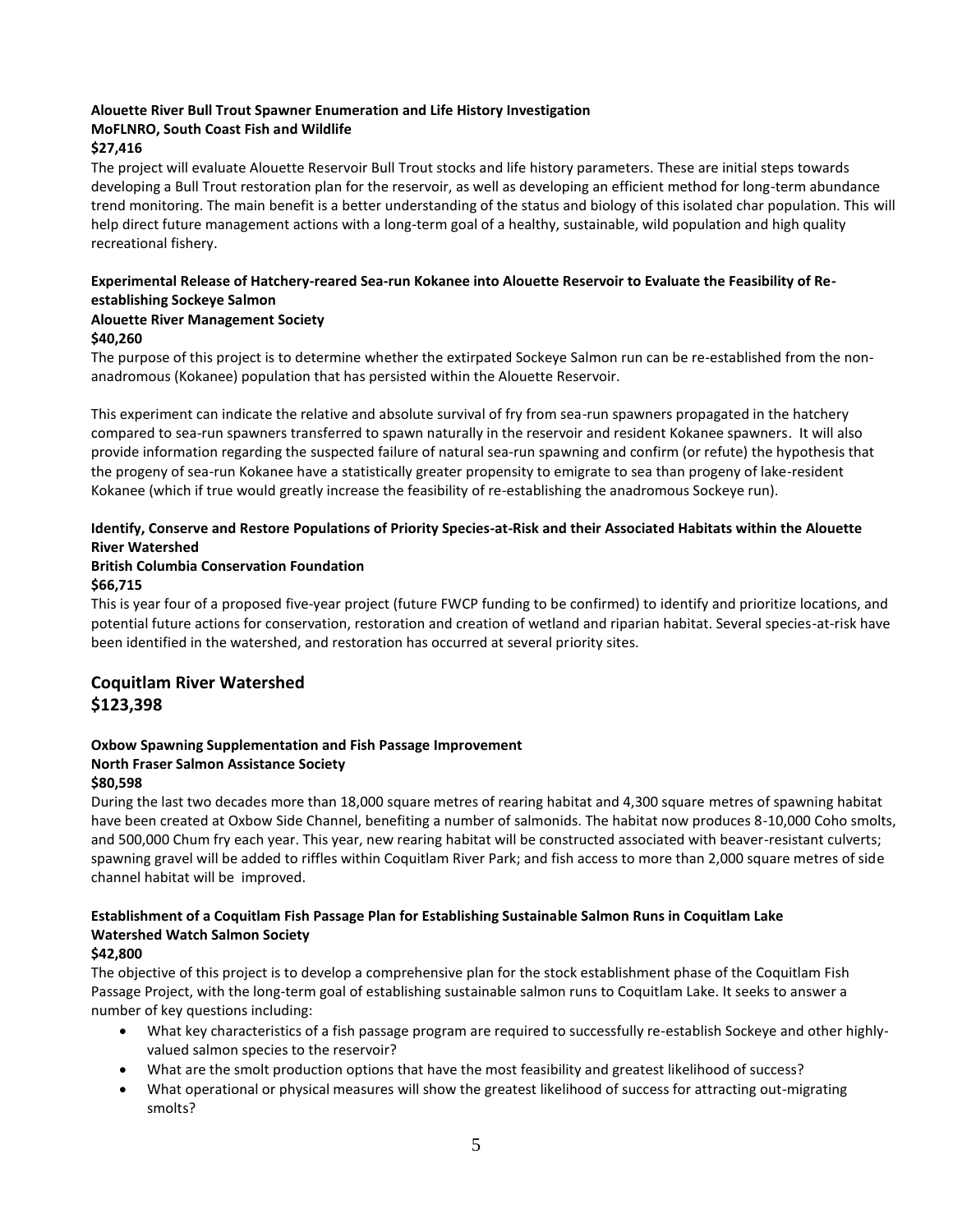What are the key factors affecting smolt survival through the reservoir, dam and river corridors during out-migration?

The key deliverable of the project will be a comprehensive plan for the Establishment Phase of the Kwikwetlem Fish Passage Plan.

### **Stave River Watershed \$120,380**

### **Stave River Tidal Channel Restoration Fraser Valley Watersheds Coalition \$120,380**

This project will increase the availability of off-channel rearing and overwintering habitat for Chum, Coho, Sockeye and Chinook Salmon through the excavation and restoration of tidal floodplain channels and deep refuge ponds and habitat complexing. The identified priority areas include the restoration and habitat complexing of existing tidal floodplain channels and creation of new habitat on the left bank of Stave River, Silvermere Island; as well as the restoration and habitat complexing of tidal floodplains south of Lougheed Highway, left bank of Stave River.

# **Cheakamus River Watershed \$100,827**

#### **Cheakamus River Floodplain Restoration – Evans Creek Squamish River Watershed Society \$100,827**

This project will create spawning and rearing habitats to be utilized by Coho, Chinook, Pink and Chum Salmon, as well as Cutthroat and Steelhead Trout. The proposed restoration site is located on the historic active floodplain of the Cheakamus River that is now largely isolated from direct river flow by the bridge and dyke on the south bank of the Cheakamus River.

A couple of key limiting factors have been identified as contributing to the decline in fish stocks over the years: the loss of riverine side channel habitat providing important spawning areas, and the loss of nutrients due to the effects of Daisy Lake Reservoir and diversion of nutrients out of the basin through the power tunnel to the Squamish River. This project will both increase and improve spawning and rearing habitat, but also increase the biomass of salmon produced by the lower Cheakamus River, and thereby increase the amount of marine-derived nutrients that enter the ecosystem each year.

# **FWCP Projects Funded in the Puntledge River Watershed – 2014-2015**

# **DNA Analysis of Puntledge Summer Chinook – Assessment of Run Timing Inheritance and BKD (Bacterial Kidney Disease) Resistance**

### **K'ómoks First Nation**

### **\$29,678**

The Department of Fisheries and Oceans Canada (DFO) considers the Puntledge summer Chinook Salmon, which is distinct from fall Chinook, a population of high conservation concern. While both runs have different migration timings, they both spawn at the same time – from early October to early November. One contributing factor to recent observed declining trend in escapements is the prevalence of Bacterial Kidney Disease (BKD) in the population.

The goal of this project is to support the long-term viability of the summer Chinook population by helping to reduce the future occurrence of BKD; and providing a thorough understanding of the genetics controlling run-timing in Puntledge summer Chinook. These results will enable modification of hatchery practices to maintain productivity, sustainability and the adaptability of summer Chinook.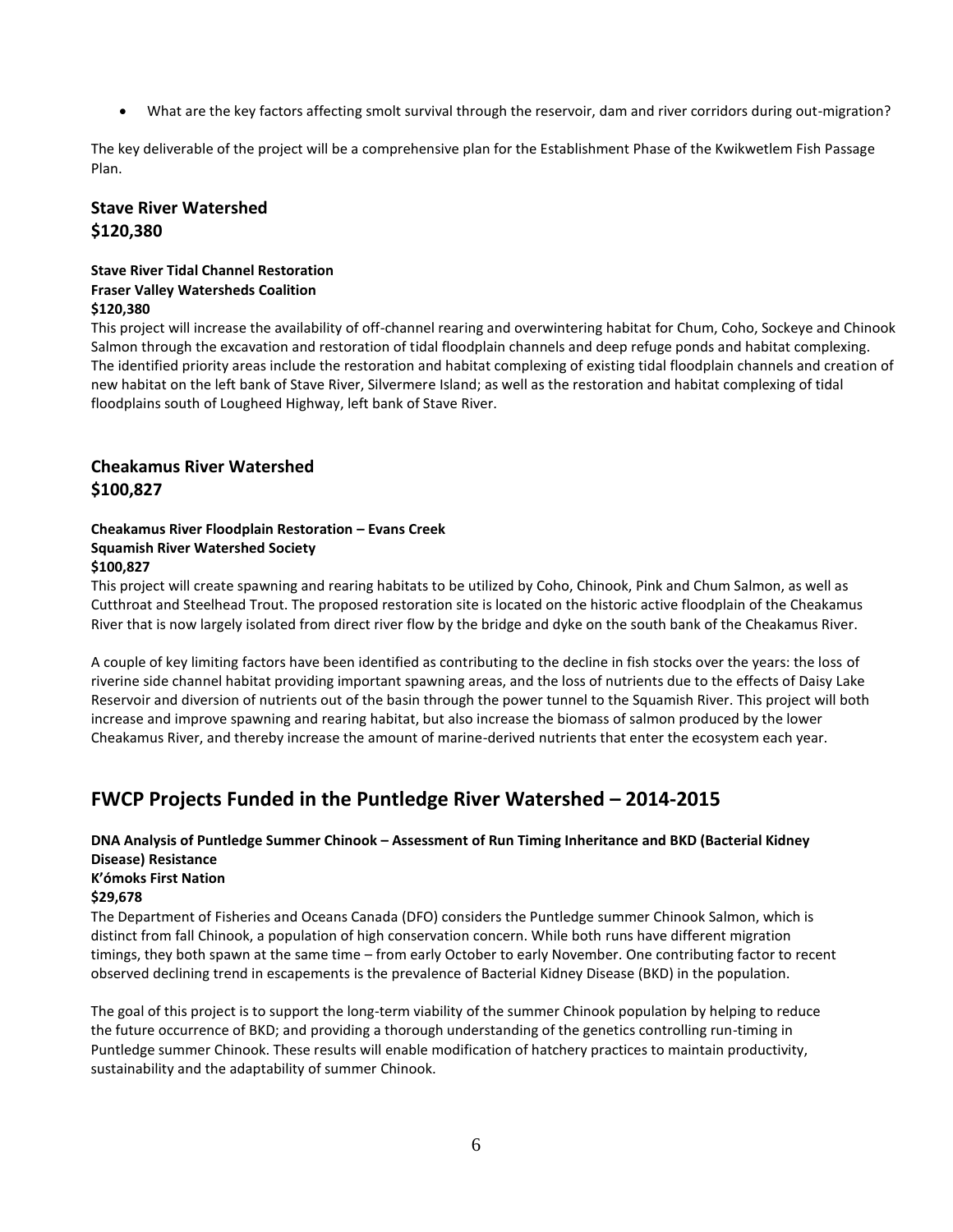### **Assessment of the Homing Behaviour of Three- and Four-Year-Old Puntledge Summer Chinook Adult Returns from Lake- and River-imprinted Juveniles**

# **Comox Valley Project Watershed Society**

### **\$30,767**

This is year four in a proposed five-year project (future FWCP funding to be confirmed) that will evaluate whether juvenile summer Chinook that are imprinted in Comox Lake will migrate to the lake as adults, in greater abundance than adults that were reared and released as juveniles in the river below the diversion dam.

DFO's new hatchery production strategy focuses on replicating historic behaviour and life‐cycle of summer Chinook; by releasing summer Chinook hatchery smolts in Comox Lake, DFO anticipates that juveniles will imprint on the lake and thus will migrate back to the lake where they will have the greatest chance of survival.

### **DNA Scat Analyses of Puntledge Estuary Seals to Determine Whether Harbour Seals in Comox Preferentially Prey Upon Female Chinook Salmon K'ómoks First Nation**

# **\$13,031**

The overall health of Puntledge River Chinook stocks (in fall and summer) is of great importance to K'omoks First Nation, and Harbour Seal predation has been identified as an important mortality factor. Harbor Seal predation may also have additional demographic effects by preferentially preying on adult female Chinook Salmon and may, at least, partially be responsible for sometimes extremely male-biased sex ratios in the Puntledge.

This project will determine quantities of male and female Chinook DNA in the scats of Harbour Seals collected in the region. During the last two years, hundreds of scats have been collected from nearby Harbour Seal haul-outs and these are being analyzed to determine their diet composition.

# **FWCP Projects Funded in Shuswap River Watershed – 2014-2015**

### **Feasibility for Assessing Fish Entrainment at Wilsey Dam**

### **Whitevalley Community Resource Centre Society – on Behalf of the Wilsey Dam Fish Passage Committee \$58,568**

A feasibility study will be conducted to determine if hydro-acoustic technologies are suitable for measuring entrainment of juvenile salmon through Wilsey Dam. Pending results of this work, a detailed entrainment study is anticipated to be completed the following year. The goal will be to see if acoustic technologies can obtain data on proportional passage (i.e. spillway vs. turbines), and to provide information to support fish passage feasibility evaluation at this dam.

The project will contribute information toward the feasibility of providing fish passage at Wilsey Dam and also seeks to maintain or improve opportunities for sustainable use. Increased salmonid production from the river would increase access to the resource by First Nations Food, Social and Ceremonial (FSC) fisheries that is currently confined to the Middle Shuswap River below the dam.

### **Habitat Complexing (Pool Creation) and Side Channel Protection for the Middle Shuswap River Whitevalley Community Resource**

### **\$155,961**

This project will address current erosion that is placing the Maltman side channel system at risk on the Middle Shuswap River. Habitat restoration will take place on 720 metres of riparian corridor and river bank along the river, and build on previous work supported by FWCP, DFO and the Maltman family in constructing 900 metres of complex side channel habitat. The work to be completed this year will protect those side channels and intake infrastructure, and also provide flows that maintain the Lang Channel side channel system located downstream during low flow periods. It will increase deep pooling or holding areas for spawning salmon, increase riparian health, and improve spawning habitat and cover.